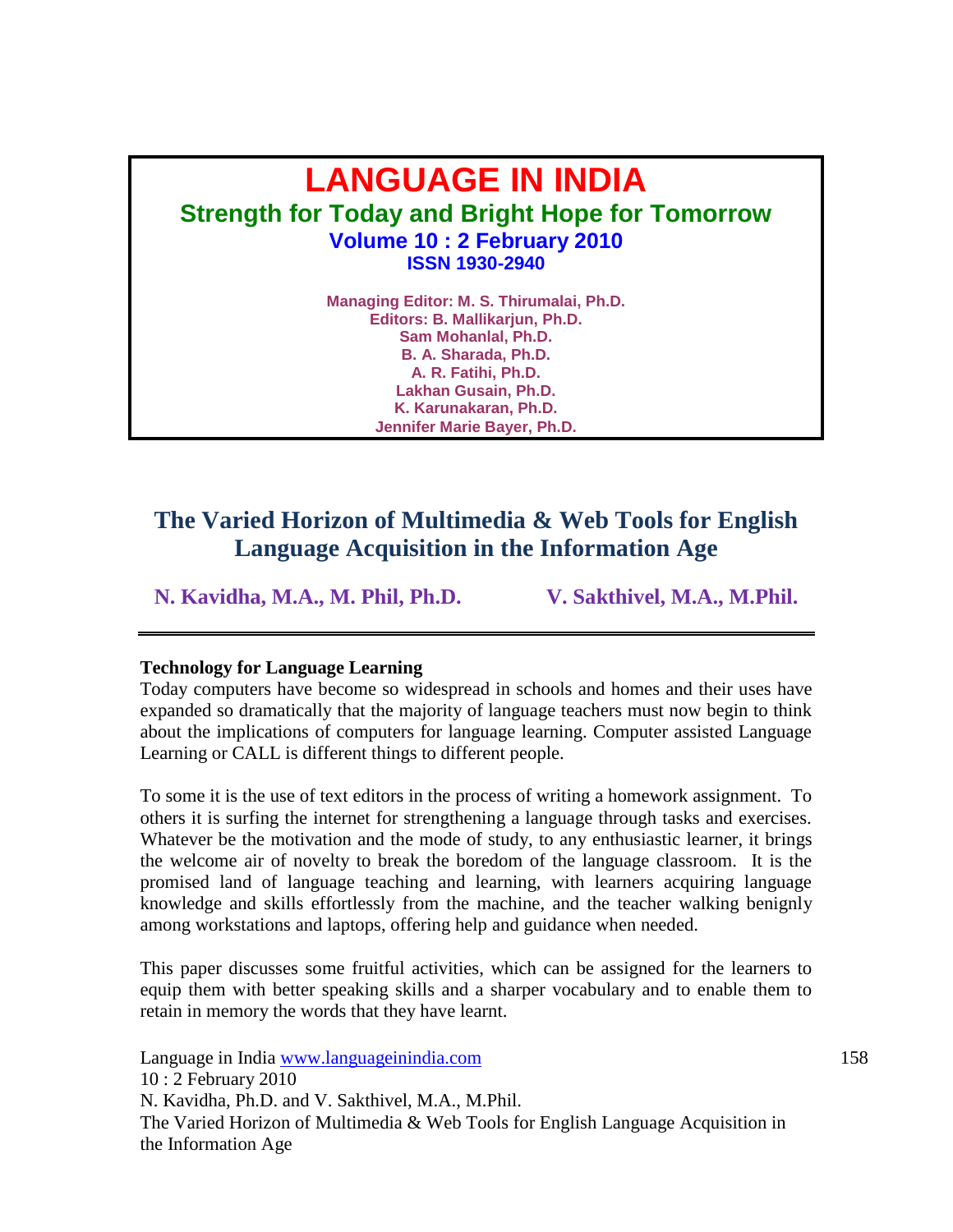# **Why is Technology Preferred?**

Opportunities for learning with multimedia are changing the focus of course delivery. Designing a course claims more importance. Language teachers are generally considered to be weak in technology. At the same time, technically sound people may not be good in language expressions. Hence, a prudent and balanced combination of Language  $\&$ technology should be more effective and interesting.

The main objectives for introducing technology-assisted language learning system are the following:

(i) To improve teaching and learning by using a computer as a tool or using any technical gadgets can enrich existing teaching practices and open up new ways of presenting linguistic information.

(ii) To promote a self-determined learning instrument that can be used collectively for many learners.

(iii) To increase motivation by supporting a decision making and problem-solving activity.

(iv) To have an effect on the cognitive level by providing a combinatorial environment. In order to operate in this environment, learners should learn how to handle and evaluate different types of non-linear information.

(v) To help the learners acquire a certain degree of computer literacy. This knowledge may be a valuable ingredient in their curriculum, and may help them to cope more effectively with the demands of their scholarly and professional life.

(vi) To give access to information by introducing basic features of information technology. Access to information would eventually lead to a greater individual freedom and to the breakdown of rigid and standardized classroom practices.

#### **Computer Applications versus Traditional Approaches**

For some acquisition tasks, computers can provide distinct advantages over more traditional approaches. The use of a computer for listening exercises often provides not only sound, but also visual input providing students with more contextual clues. Similarly speaking skills can be enriched incredibly. Especially in the field of pronunciation, students can employ a computer to record themselves to compare their pronunciation to a target pronunciation. This can be repeated endlessly with self-pacing until a student is satisfied with his/her result. These pronunciation exercises are often combined with

Language in India www.languageinindia.com 159 10 : 2 February 2010 N. Kavidha, Ph.D. and V. Sakthivel, M.A., M.Phil. The Varied Horizon of Multimedia & Web Tools for English Language Acquisition in the Information Age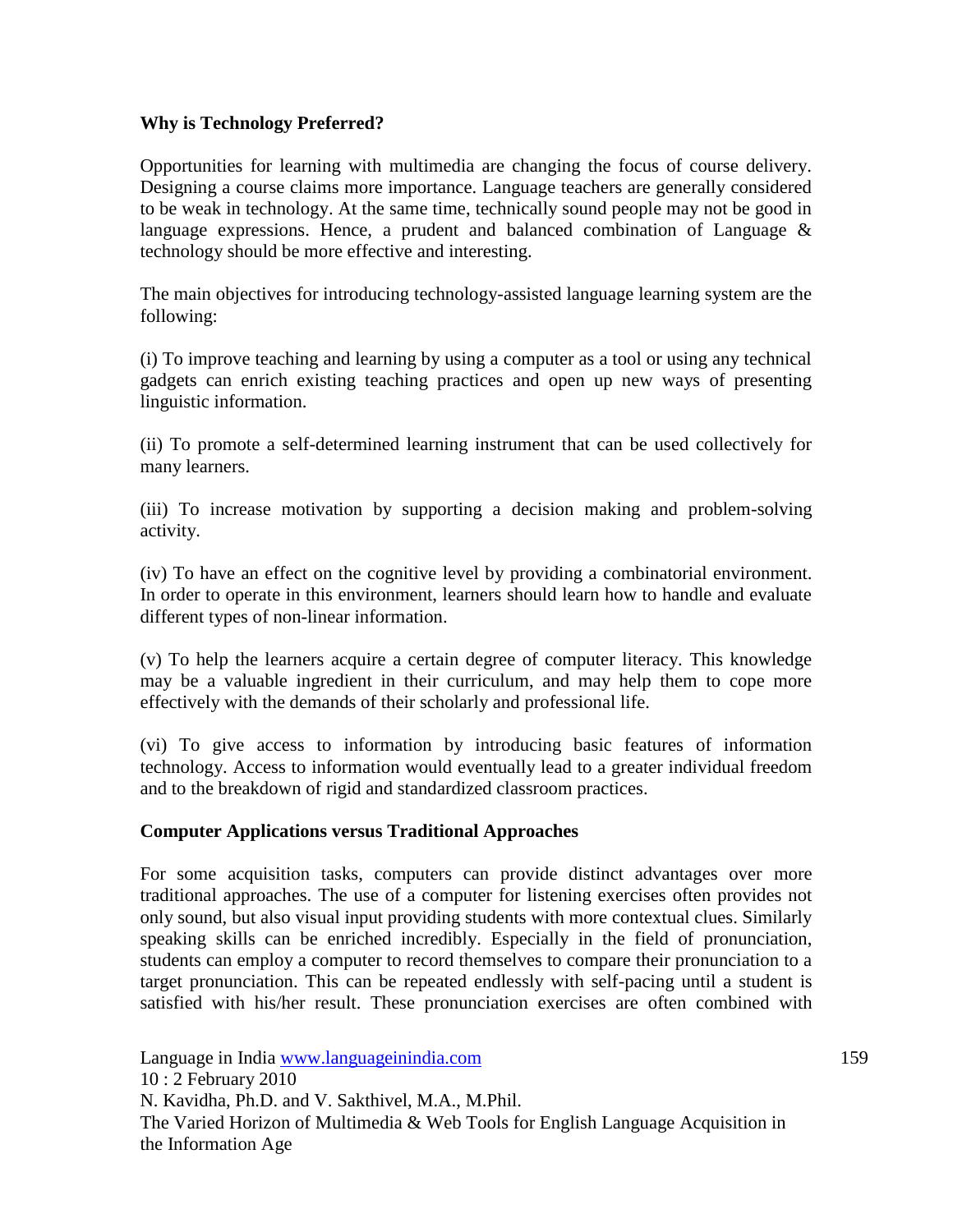visual aids (such as intonation graphs) to help the student recognize how his/her pronunciation appears when compared to the target pronunciation.

# **Multimedia as an Integral Part of Learning**

Multimedia is usually recorded and played, displayed or accessed by [information content](http://en.wikipedia.org/wiki/Information) processing devices, such as computerized and electronic devices, but can also be part of a live performance. Multimedia is an integral part of learning today. It has become part and parcel of our life, whether it be through CD ROM or with Internet or blogs or mails. Modern students spend more time with computers or laptops, which are even freely issued in colleges. A CD or a CDROM is quite limited in its contents, whereas the Internet is not limited. Its horizon is ever expanding and learners can never feel satiated. Due to the impact and influence of information technology on society and education, computer-assisted language learning is becoming the trend today in foreign language teaching.

# **The Multimedia Lab**

The Multimedia Lab has an edge over the traditional audio-lingual language lab, though it lab shares some features with it. The teacher can broadcast the teaching materials by playing audio tapes, video-tapes, or CDs. The multimedia lab has some features that traditional language lab cannot compete.

First, a traditional language lab does not have the function of video on demand. Students can choose an English teaching program they are interested in and learn on their pace of learning. The English learning program will just serve the student's desired goal of learning. In one sense, students easily get the individual attention from the computer.

Second, the function of a multimedia lab is multiple. It can not only assume the role of a traditional language lab, but also offer teachers more powerful teaching tools with the aid of modern computer technology.

Computer assisted language learning can now provide endless opportunities for interaction with a rich set of media types, characters and cultural information. It can also promote greater autonomy among learners, and is one of few methods yet discovered and is different from the unavoidable rote learning aspect of language acquisition, experienced by second language learners. It also aims to provide a relevant, challenging and non-threatening environment which motivated students to communicate, to reinforce their learning, and to become familiar with situations and cultural notions that may be encountered in everyday life.

#### **What Do We Need?**

Language in India www.languageinindia.com 160 10 : 2 February 2010 N. Kavidha, Ph.D. and V. Sakthivel, M.A., M.Phil. The Varied Horizon of Multimedia & Web Tools for English Language Acquisition in the Information Age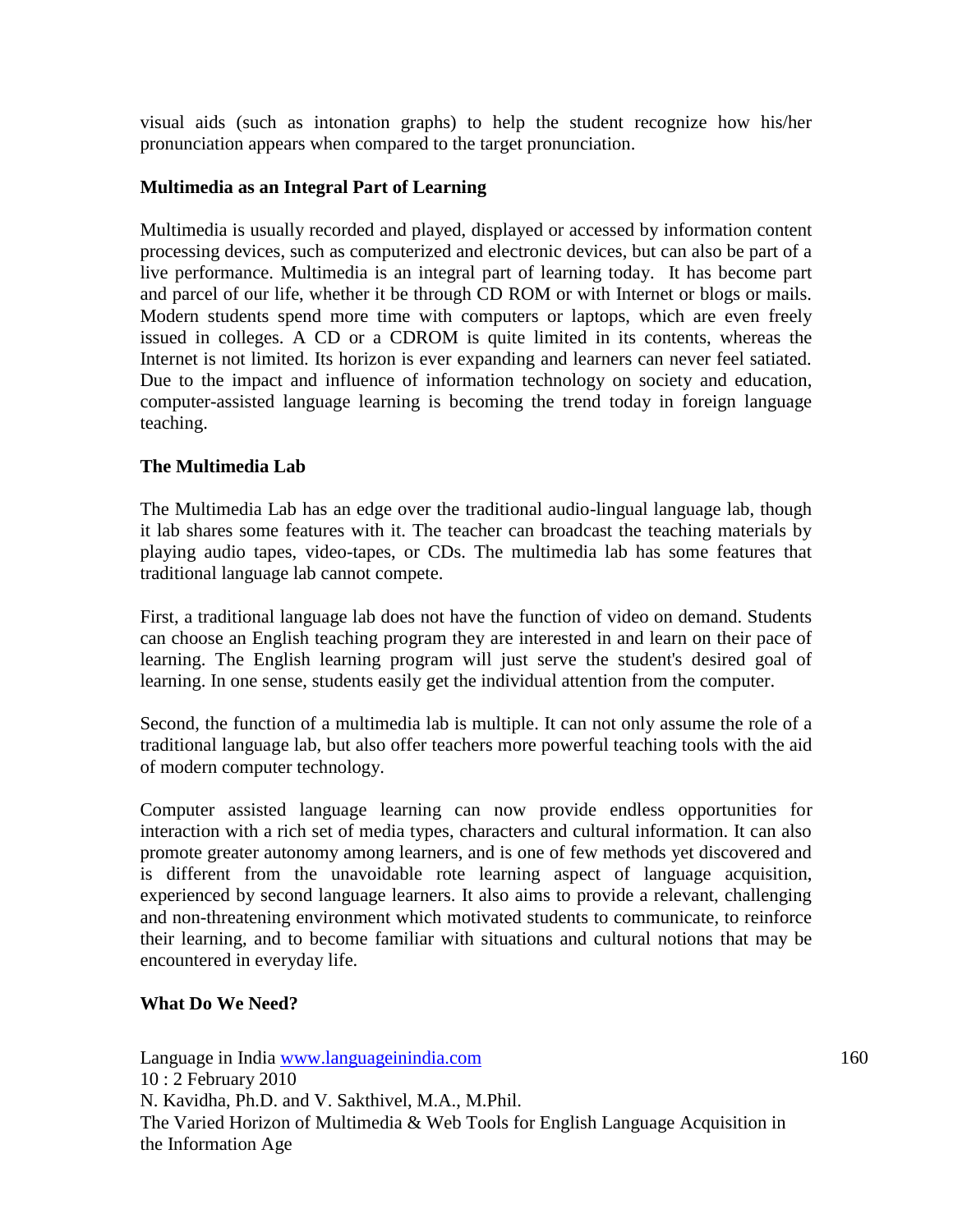To achieve these aims, carefully designed and selected media clips can also be integrated into a wide range of exercises and interaction styles, including:

- crosswords
- word puzzles
- written and aural comprehension exercises
- quizzes
- multi-choice questions

### **Scope for Innovative Activities**

Music, video and audio taped interviews, everyday conversations, shots of famous locations, architecture, artifacts, typical local scenes and characters can all be used to present information, that will lead to communication exchanges. Collection of these materials is not very costly and it is not a time consuming process also. Once we involve complicated and steep learning procedures such as video capture, sound production, graphics work, live interview techniques, copyright clearance and complex programming, it may lead to expenditure risks. But, the end product is infinitely re-usable in flexible formats, needs no further copyright clearance for any purpose, and may prove to be commercially viable.

Huang in his "Communicative Language Teaching in a Multimedia Language Lab" [\(http://cc.fy.edu.tw\)](http://cc.fy.edu.tw/) categorized computer simulations into two types: instructionoriented and fun-oriented.

|                                 | <b>Primary</b><br>purpose      | Computer-human<br>interaction | User control |
|---------------------------------|--------------------------------|-------------------------------|--------------|
| <b>Instruction-</b><br>oriented | Teaching $&$<br>learning       | Unbalanced                    | Limited      |
| <b>Fun-oriented</b>             | Motivational &<br>entertaining | <b>Balanced</b>               | Multiple     |

The instruction-oriented computer simulation aims at teaching or helping people learn. Consequently, the primary purpose of this type is giving instructions and placing the responsibility of learning on the users for most of the time and constantly monitoring them to see whether they have successfully achieved the goal. On the contrary, the primary purpose of fun-oriented simulations is to be both motivational and entertaining. Instruction in a particular subject is not the primary concern in fun-oriented simulations.

Language in India www.languageinindia.com 161 10 : 2 February 2010 N. Kavidha, Ph.D. and V. Sakthivel, M.A., M.Phil. The Varied Horizon of Multimedia & Web Tools for English Language Acquisition in the Information Age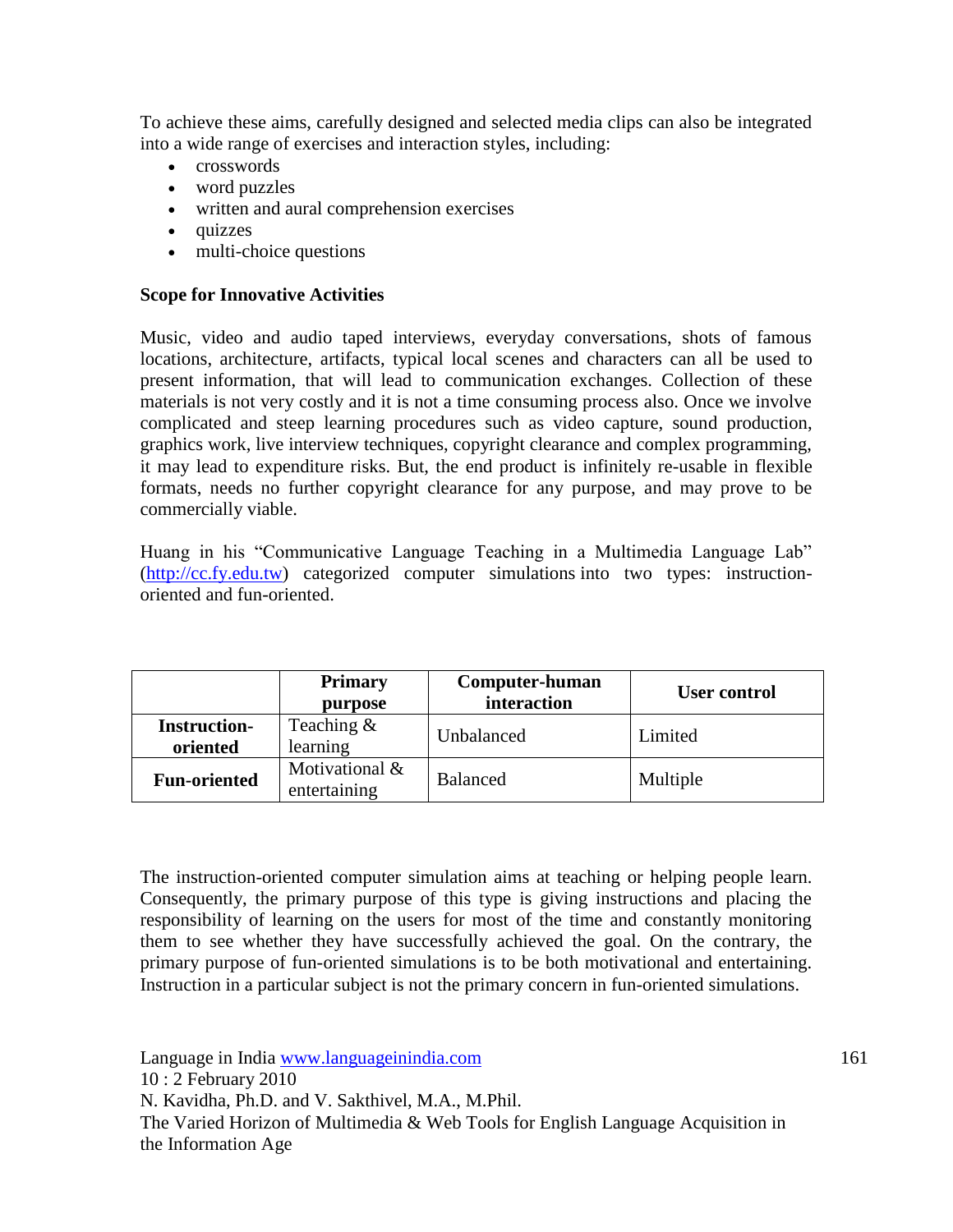This type of computer simulation tends to motivate users to get interested in the simulation itself. Entertainment is the goal. As a result, both user and computer share equal opportunities to receive instructions from and respond to each other. Furthermore, the user has multiple choices for taking control. Fewer restrictions are imposed. The user's move could lead to another multiplicity of choices and the prompting of an unexpected response from the computer.

However, the two categories of computer simulations are not mutually exclusive of each other. Rather, they would be better regarded as the two ends of a continuum. All computer simulation activities fall somewhere in between. In other words, it is very possible that a computer simulation possesses both instruction-oriented and fun-oriented features.

# **Response from Students**

Students respond to information differently. That will make learning interesting and teaching easier. Teachers can innovatively use some combination of lecture, text, hands-on laboratory and images, simulations, video, audio and other multimedia material and can concoct them into a single, coherent environment for conveying information. For a second language learner, English movies with subtitles, downloaded from websites or extracted from channels like HBO, Star Movies, etc., can be broadcast in a networked multimedia lab. Subtitles will help learners learn a foreign language easily.

Otherwise the teacher should give an introduction or the text can be given as a visible copy, so that the learner will follow the flow of the visual. Contemporary materials which are of interest to the student should be selectively given to enhance fast learning.

Course design can be facilitated with a mixture of videos, typing or answering and auto evaluation can be done. If the lab is web-assisted, students can be given access to websites that have puzzles or texts for language acquisition. eg. Power vocabulary in msn.com, quizzes in various sites etc. Computer-based multimedia also helps students to develop technical and research skills that they cannot get from reading a textbook.

#### **The Utility of Web Tools**

With the advent of the Internet and the multiple formats that can be communicated over the World Wide Web, we now have several new and exciting ways to present information. The Web allows the incorporation of animation, moving pictures, and sound into lessons, which extends our abilities to present materials that encourage student interaction with the subject matter. Pictures and animations help bring to life language principles, and multimedia allows students to take a more active role in learning. Multimedia presentations keep students alert and focused. They can watch the live

Language in India www.languageinindia.com 162 10 : 2 February 2010 N. Kavidha, Ph.D. and V. Sakthivel, M.A., M.Phil. The Varied Horizon of Multimedia & Web Tools for English Language Acquisition in the Information Age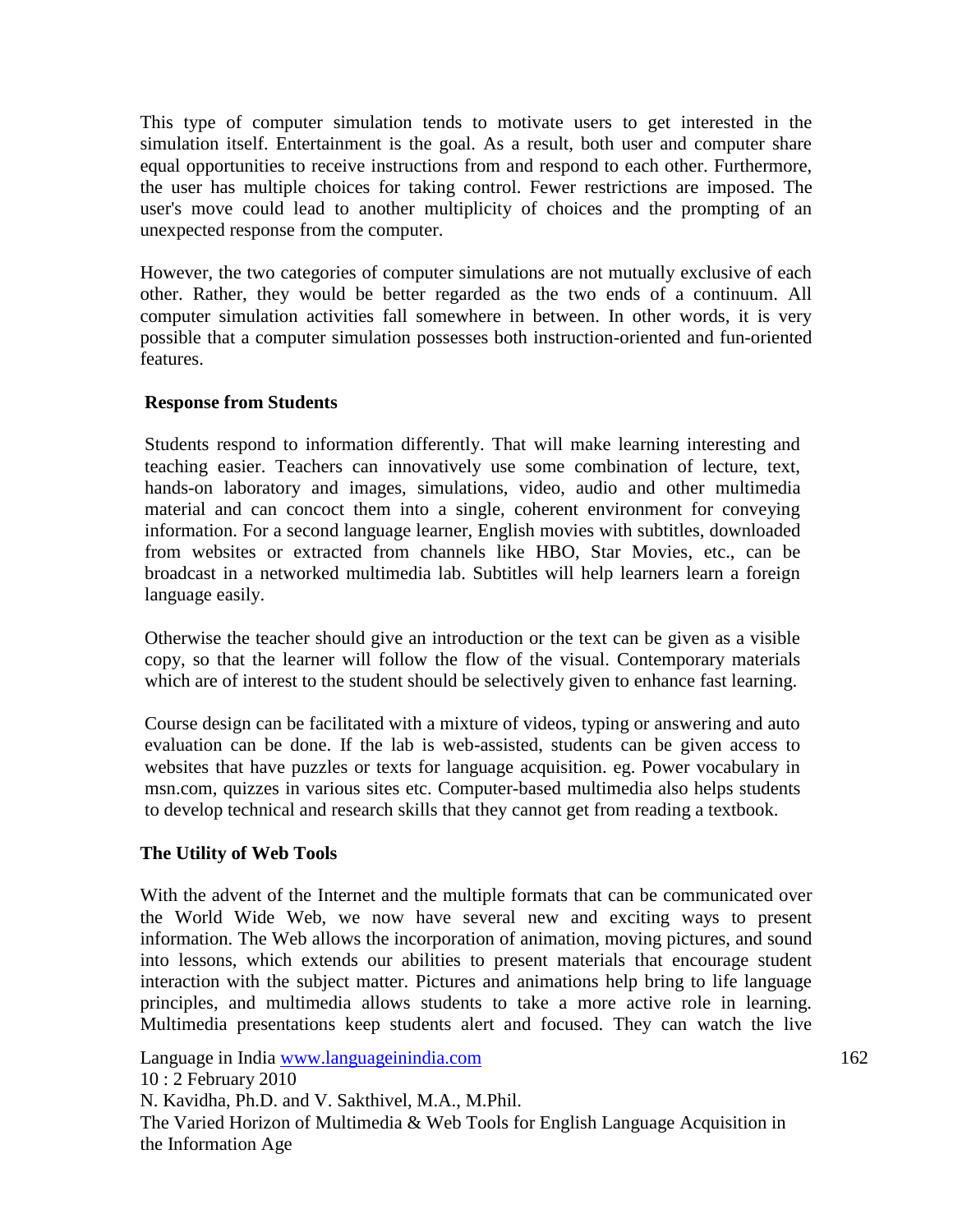characters in action, zoom up whatever they prefer, and use a mouse or keyboard to navigate images, simulations and interactive material.

One of the advantages of using multimedia is to convey information quickly and effectively to all students – and keep them interested in learning and can cultivate their listening, speaking, reading and writing abilities, which are the final teaching aim developing the students' English intercommunicative ability.

### **Enhancing Oral Communicative Skills**

Doing grammar and vocabulary exercises can be highly exciting when done in a computer assisted lab. Cloze exercises done by the students will impart confidence in students.

A variety of tasks including identifying the right word within a stipulated time and filing up the missing letters in a word, finding the odd man out.

Matching the words and their synonyms are some of the tasks that would promote the interest of the students in vocabulary acquisition.

Memorizing the words and their synonyms will not enrich one's vocabulary. The words have to be imbibed into the learner's mind through constant usage.

The teacher is a wizard who can concoct interesting formulae to teach vocabulary and to render students to use the newly learned words and phrases in daily spoken language.

#### **What Can Teachers Do?**

On the part of the teachers, when they have ample access to computers, acquisition, production, and retrieval of prepared materials become easy for them. As all files are available digitally, giving exercises for the students and conducting tests become very easy. Time taken for these activities also is very less compared to our traditional classrooms. Classroom management becomes simple and effective. When we incorporate computers into teaching, Internet comes before us as an inevitable tool of information. Hence, a lot of reading materials are available for the benefit of the learners. It appeases the appetite of the knowledge sensitive students. Gathering data and information becomes easier. In short, using web - assisted computers enhances good teaching and fast learning.

#### **Advantages**

The following are some of the advantages enjoyed through multimedia assisted Language learning in improving the capacity of the learners in speaking:

Language in India www.languageinindia.com 163 10 : 2 February 2010 N. Kavidha, Ph.D. and V. Sakthivel, M.A., M.Phil. The Varied Horizon of Multimedia & Web Tools for English Language Acquisition in the Information Age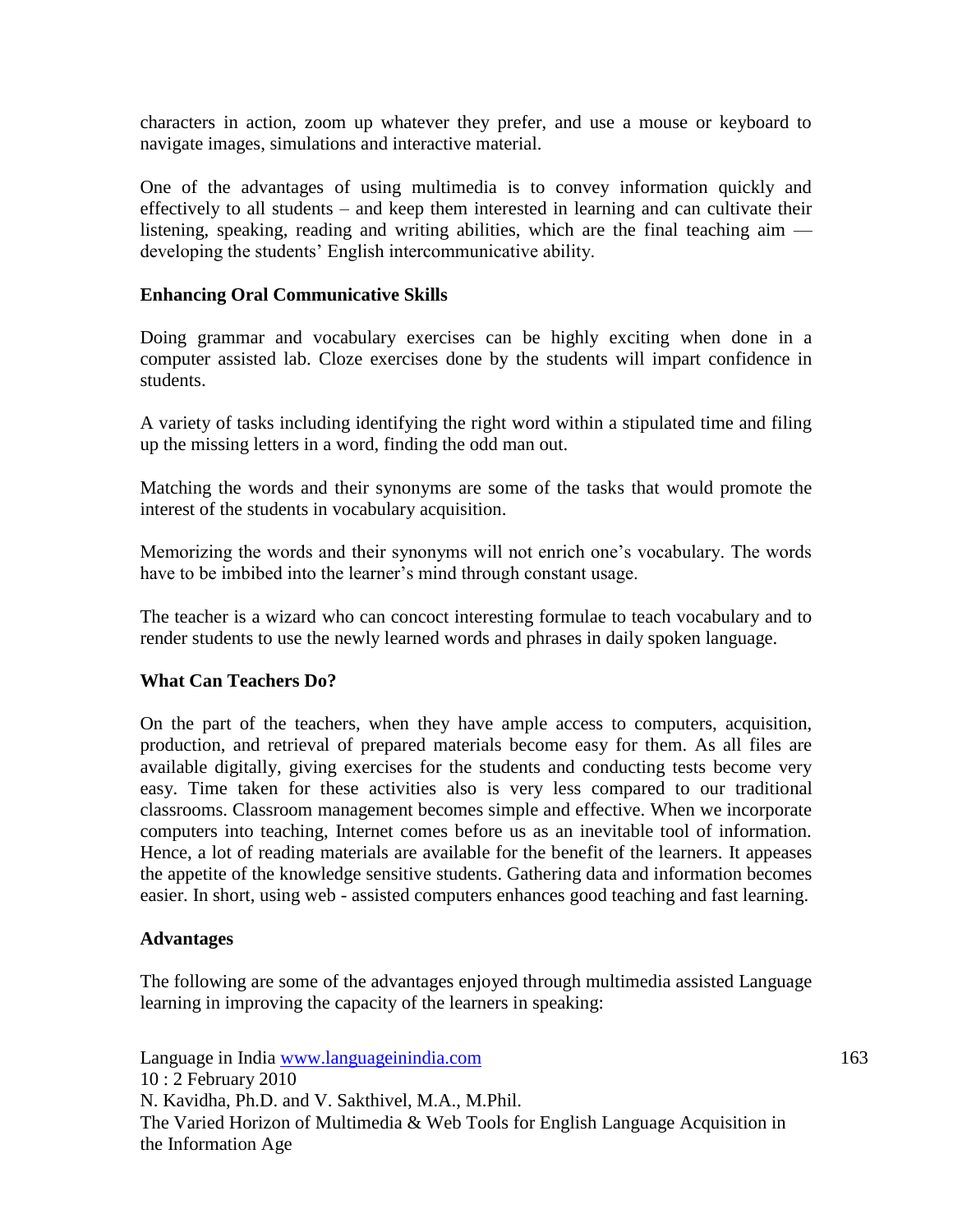- It allows and encourages students to generate original utterances rather than just manipulating prefabricated language
- It is flexible to a variety of student responses and it avoids telling students they are wrong
- If the responses are incorrect, the program takes remedial action by showing examples or breaking down the task into smaller parts. At any time the student can control the situation by asking what to do, asking what to say, asking to hear again what was just said, requesting for a translation, or controlling the level of difficulty of the lesson.
- It uses the target language exclusively and creates an environment in which the learner feels natural using the target language, both on and off the screen; this helps in enhancing the speaking skills of the students
- It fosters interactivity both learner-computer and learner-learner skills are easily integrated, since the variety of media makes it natural to combine reading, writing, speaking and listening in a single activity.
- students have great control over their learning, since they can not only go at their own pace but even on their own individual path, going forward and backwards to different parts of the program, honing in on particular aspects and skipping other aspects altogether.
- While the main lesson is in the foreground, students can have access to a variety of background links which will allow them rapid access to more links. We call this hypermedia, in which the systems are backed up with internet connectivity.

# **Situation based Utterances – Imparting Emotional Intelligence**

One prominent advantage here is that the choice of situation can be from the teacher or from the student himself or from the computer software, which can be of use to the trainer, in case of need. There can be situations given which arouse the learner to speak out on his own and promote his communicative competence and emotional intelligence. The following set of dilemmas feature the learner to give out his responses in a few sentences.

(i) Your car has a puncture, and you have just discovered that your spare tyre is flat. You are alone on a lonely road. Night is falling.

(ii) You have put on a lot of weight, none of your clothes fit, and your doctor says you must diet. But you feel happy and you enjoy your food.

The student can make his own suggestions and speak out or he can write down. Both forms can be assessed by the teacher and corrections can be made. Regarding this, Penny Ur observes that "these learning processes are certainly more interesting to do than purely form-based ones and the interest of the learners can be further increased by the introduction of piquant or amusing subject matter or game-like techniques" (9).

Language in India www.languageinindia.com 164 10 : 2 February 2010 N. Kavidha, Ph.D. and V. Sakthivel, M.A., M.Phil. The Varied Horizon of Multimedia & Web Tools for English Language Acquisition in the Information Age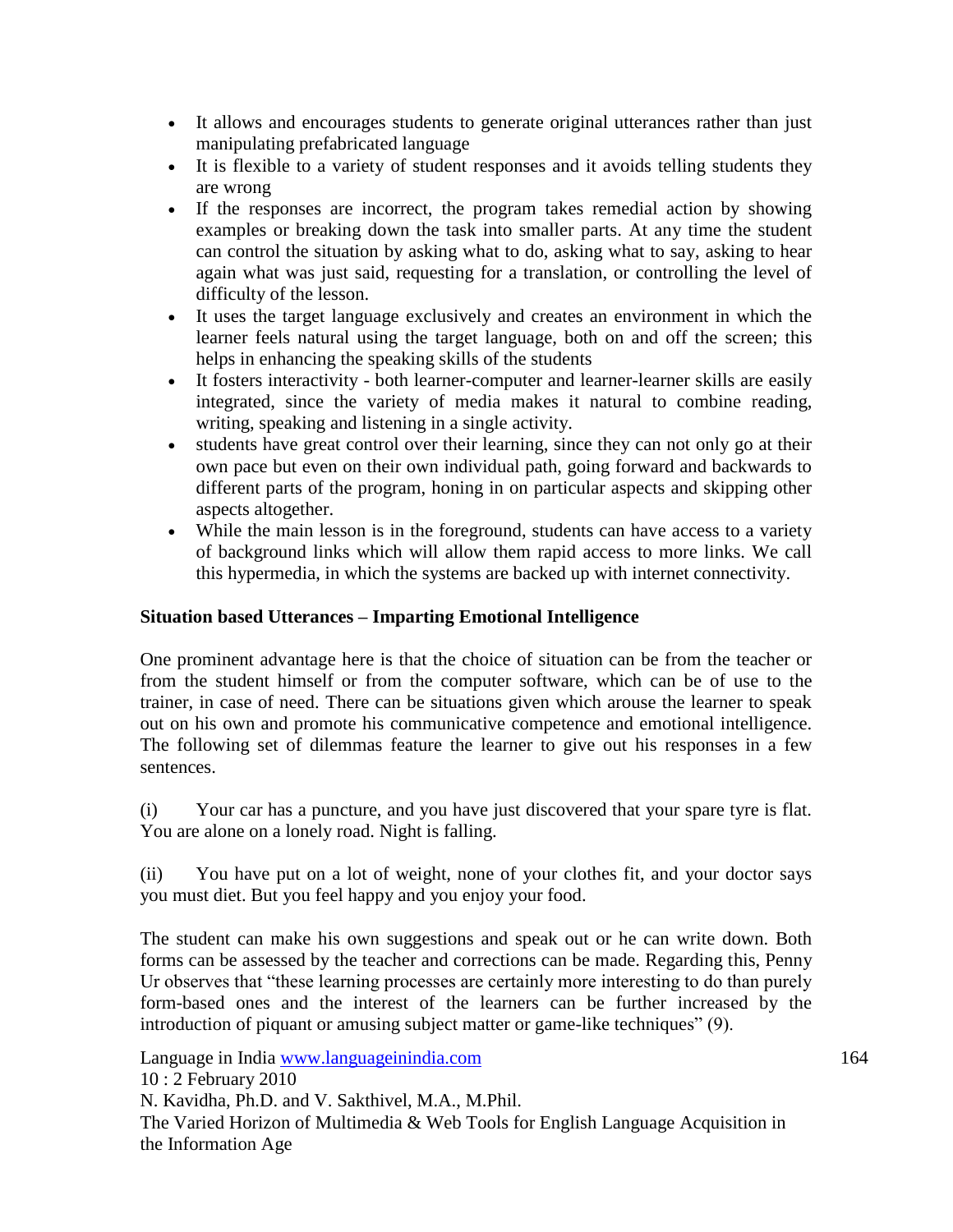# **Application of Tailor-made Software**

Software that provide the scope for face to face conversations, telephonic conversations and role plays can be utilized in the computer Laboratory. Restricted dialogues in which the response of one speaker is already given will cultivate the capacity to fill up the dialogue of the other speaker in the learner. This may be done orally or in the written form.

When spoken, the utterances can be recorded and played again along with the response of the computer, in the form of a dialogue. There is also the possibility of reverse 'pingpong', where the student initiates the exchange, and the computer responds. It is an advantage that the teacher can monitor all the utterances of the students and the computer.

There are several drawbacks that can be attributed to software production that plays an important role in multimedia learning and teaching. Software venders use the language as per their wish and cause an irrepairable damage to student community. Errors occur in vocabulary, change of cases – upper and lower, punctuation marks, spacing between words etc. These things should be rectified and if necessary, the teachers can offer an error-free text or software for learning.

# **Learner-centred Training**

The greatest advantage for the students is for the shy and hesitant learners who feel diffident in facing the challenges given out by a human teacher in front of them. George Yule uses the term 'affective filter' to refer to the barriers in language acquisition that result from negative feelings or experiences or from feeling self conscious (Quoted in Burton, 128). As proposed by Krashen and Terrell, an environment conducive to acquisition can be easily and comfortably created in a computer assisted learning center – "with low anxiety level, good rapport with the teacher and with learner-centered, friendly support from the technical gadgets" (192).

But as pointed out by [Garrett \(1991\),](http://www.ict4lt.org/en/#garrett) "the use of the computer does not constitute a method". Rather, it is a "medium in which a variety of methods, approaches, and pedagogical philosophies may be implemented" (75). The effectiveness of multimedia assisted teaching process cannot reside in the medium itself but only in how it is put to use. Those who expect to get magnificent results simply from the purchase of expensive and elaborate systems are likely to be disappointed. But those who put computer technology to use in the service of good pedagogy will undoubtedly find ways to enrich their educational program and the learning opportunities of their students. Once learning becomes an exciting play task, acquiring mastery over the language is not an unachieved dream.

Language in India www.languageinindia.com 165 10 : 2 February 2010 N. Kavidha, Ph.D. and V. Sakthivel, M.A., M.Phil. The Varied Horizon of Multimedia & Web Tools for English Language Acquisition in the Information Age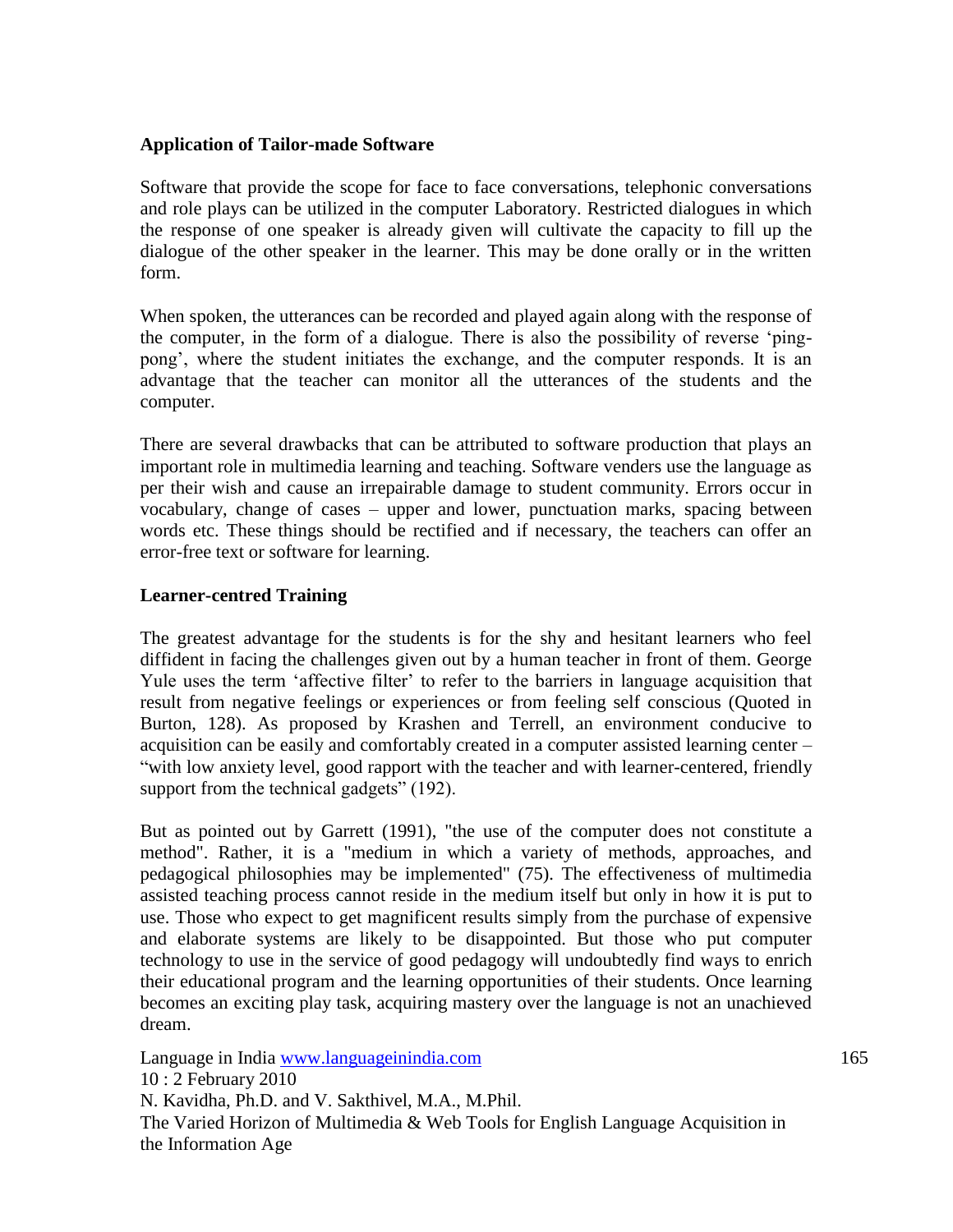#### **Language Acquisition for Survival**

In this age of globalization, there is an incredible need and demand for proficiency in English. English language is an insurgent weapon to penetrate into the world of knowledge and technology ought to be used to improve the communicative skills of the students. Teacher-oriented teaching makes the students only to "know" English. It is technology-oriented learning that makes the students "practise" the skills of learning English language. Technology infuses confidence into the student. Student initiative can be easily achieved, when technology is employed in teaching. Special coaching and teaching may be offered as a supplementary for the teachers who are handling English that is being taught technically.

Keeping up with technology is the most effective means of ensuring quality education. Using technology can even eliminate the difference between the rural and the urban students and the distance between the East and the West too. Students, especially those who undergo technical and professional education should be constantly exposed to such situations where they work with computer-aided or web-assisted ways of learning English. Only then, they can act interactively and intellectually and thereby empower themselves academically too.

No matter how powerful the modern education technology is, it is only a kind of technology, and it only provides a kind of possibility. It isn't the proved solution for all the problems and we can't depend on it excessively. We should scan the role of a teacher and a student in a class again. Teachers are mentors and can inspire the students with a strong desire to learn a language. A teacher's idea is far more important than a teaching method.

As Fullan and Stiegelbauer (1991) have justly pointed out, integration and implementation of any educational innovation into existing practices depends heavily on the teachers. The integration of the educational software in the classroom environment requires strategic and careful teaching. It should be carefully planned and it should be supported both by a technical infrastructure and by a continuing professional development of the teachers. We should make best use of its advantages and bypass its disadvantages.

#### **References**

Burton S. H. *Marketing English Language*. London, Macmillan, 1942.

Language in India www.languageinindia.com 166 10 : 2 February 2010 N. Kavidha, Ph.D. and V. Sakthivel, M.A., M.Phil. The Varied Horizon of Multimedia & Web Tools for English Language Acquisition in the Information Age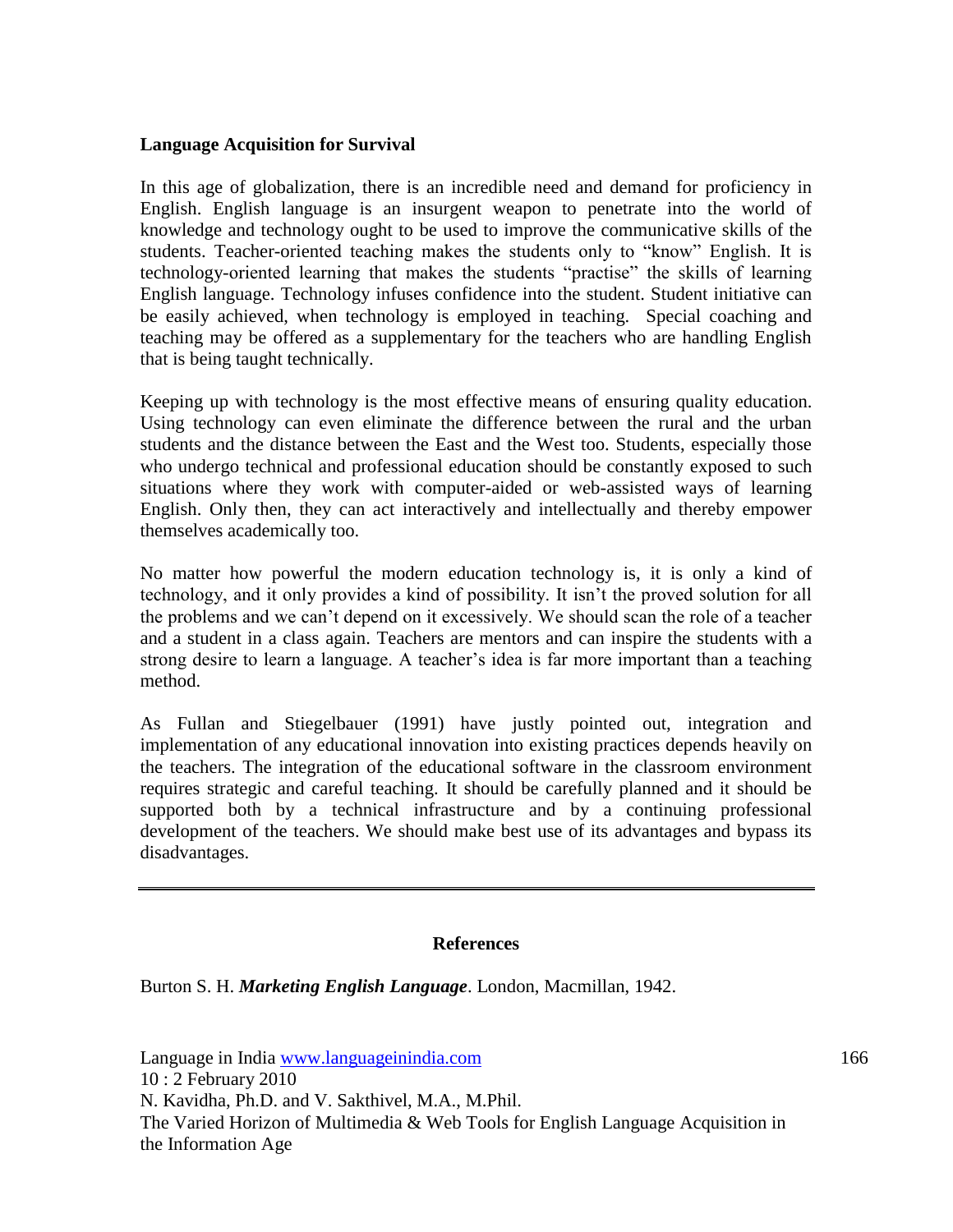Fullan, M and S. Stiegelbauer (1991) *The New Meaning of Educational Change*, London: Cassell Educational Ltd.

Krashel and Terrell. *The Natural Approach*. New York: Pergamon Press, 1983.

Kitao, K., & Kitao, S. K. (No date). Using TESL-L for research and teaching English. [Online]. Available:<http://www.ling.lancs.ac.uk/staff/visitors/kenji/lis-tesl.htm> [1997, Dec. 20].

Mills, D. (1997). Approaches to Web use for ESL. Paper presented at TESOL '97, Orlando, FL. [Online]. Available: [http://deil.lang.uiuc.edu/resources/tesol97/dances](http://deil.lang.uiuc.edu/resources/tesol97/dances/) [1997, Dec. 28].

Ur, Penny. *Grammar Practice Activities: A Practical Guide for Teachers.* London: Cambridge University Press, 2006.

Warschauer, M. (No date). Computer-assisted language learning: An introduction. [Online]. Available:<http://www.lll.hawaii.edu/markw/call.html> [1997, Dec. 25]. [http://en.wikipedia.org/wiki/Mixed\\_media](http://en.wikipedia.org/wiki/Mixed_media)

<http://www.visionlearning.com/library>

http//www.Ict4lt.org/en/#taylor80

http//www.Ict4lt.org/en/#garrett

<http://esl.about.com/library/weekly/aa100499.htm>

<http://esl.about.com/gi/dynamic/offsite.htm>

[www.writing.berkeley.edu/chorus/call/index.html](http://www.writing.berkeley.edu/chorus/call/index.html)

[www.discover.tased.edu](http://www.discover.tased.edu/)

[www.uscollegesearch.org/teaching\\_english\\_as\\_a\\_second\\_language\\_](http://www.uscollegesearch.org/teaching_english_as_a_second_language_colleges.html) colleges.html

N. Kavidha, M.A., M.Phil., Ph.D. *[kavith\\_n@rediffmail.com](mailto:kavith_n@rediffmail.com)*

V. Sakthivel, M.A., M.Phil. *[v.sakthivel@rediffmail.com](mailto:v.sakthivel@rediffmail.com)*

Language in India www.languageinindia.com 167 10 : 2 February 2010 N. Kavidha, Ph.D. and V. Sakthivel, M.A., M.Phil. The Varied Horizon of Multimedia & Web Tools for English Language Acquisition in the Information Age